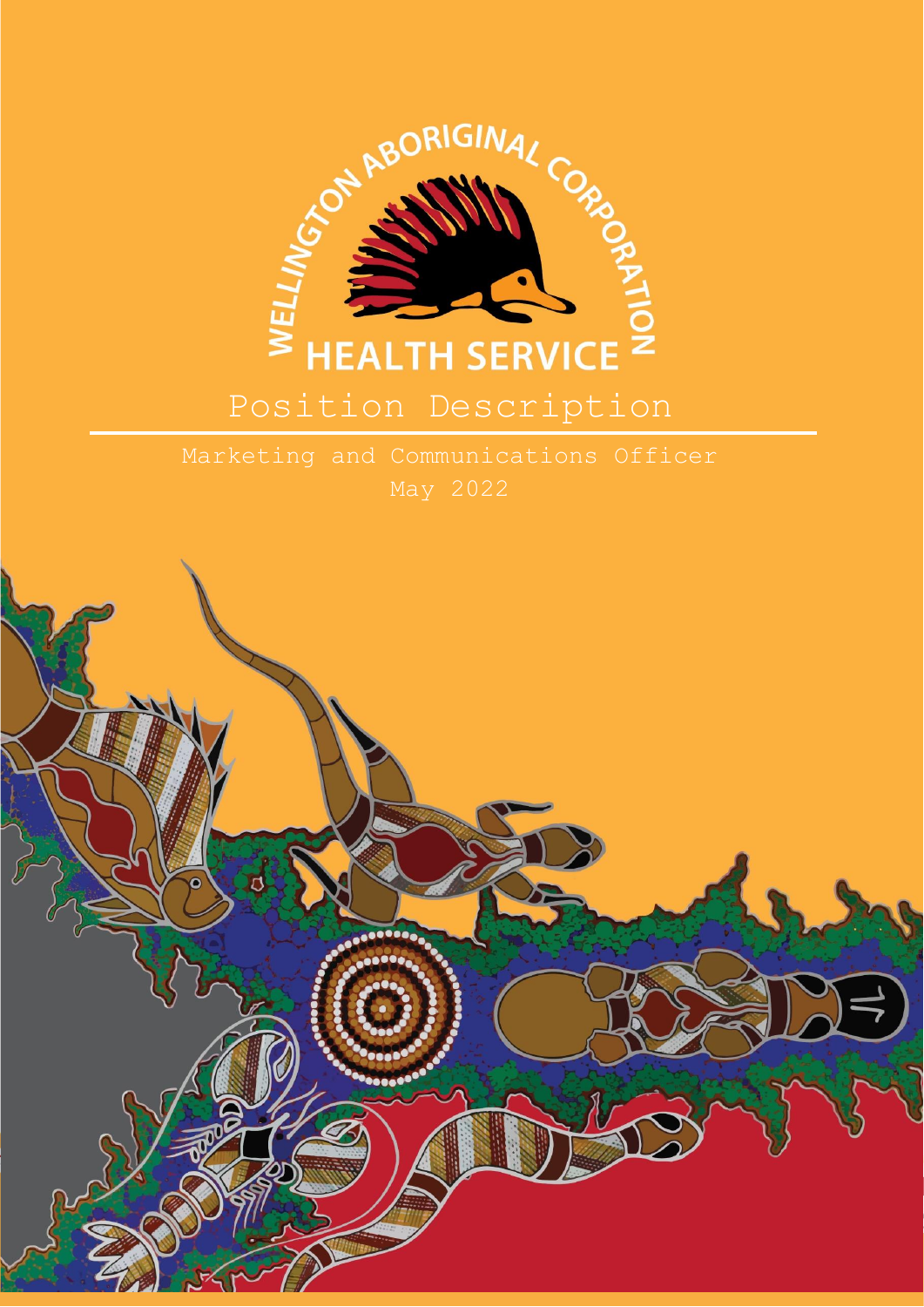# **POSITION TITLE**

### **Marketing and Communications Officer**

*Wellington Aboriginal Corporation Health Service*

## **LOCATION**

Flexible

# **POSITION TENURE**

12 months with opportunity to extend

# **WHO WE ARE**

Wellington Aboriginal Corporation Health Service (**WACHS**) aims to empower targeted Aboriginal and Torres Strait Islander people to take control of their individual, family and community health and wellbeing needs through the community-controlled model. Our main services are located in Wellington, Dubbo, Moree, Western Sydney, Penrith, Nepean Blue Mountains, and we provide outreach services to other towns and communities through our regional programs

We are an Aboriginal Community Controlled Health Service offering Primary Health Care Services and an Integrated Care program, as well as a number of specialist clinical staff and AHW's, a Specialist Programs Unit incorporating Social & Emotional Wellbeing, Child & Family Support, Drug & Alcohol, Aboriginal Family Health, Aboriginal Local Support, a Healthy for Life (H4L) Program, Maternal & Child Health Worker, Aboriginal Health Workers, Youth Health Worker and Dietitian targeting Maternal & Child Health and Chronic Diseases, regional programs including Australian Nurse Family Partnership Program, Aboriginal Children's Therapy Team, Tackling Indigenous Smoking Program. Our staff are supported by an Executive Management Team located across our service areas.

**[www.wachs.net.au](http://www.wachs.net.au/) www.gwahs.net.au**

# **POSITION DESCRIPTION**

This position is responsible for providing communication support across the organisation. The key objectives of the role include to:

- 1) Develop and implement communications on behalf of WACHS;
- 2) Raise WACHS public profile and promote understanding of our objectives and activities both internally and externally;
- 3) Oversee all social media and website delivery;
- 4) Manage branding and build relationships with key media contacts;
- 5) Lead the strategic media and communications support in consultation with the Executive Management team

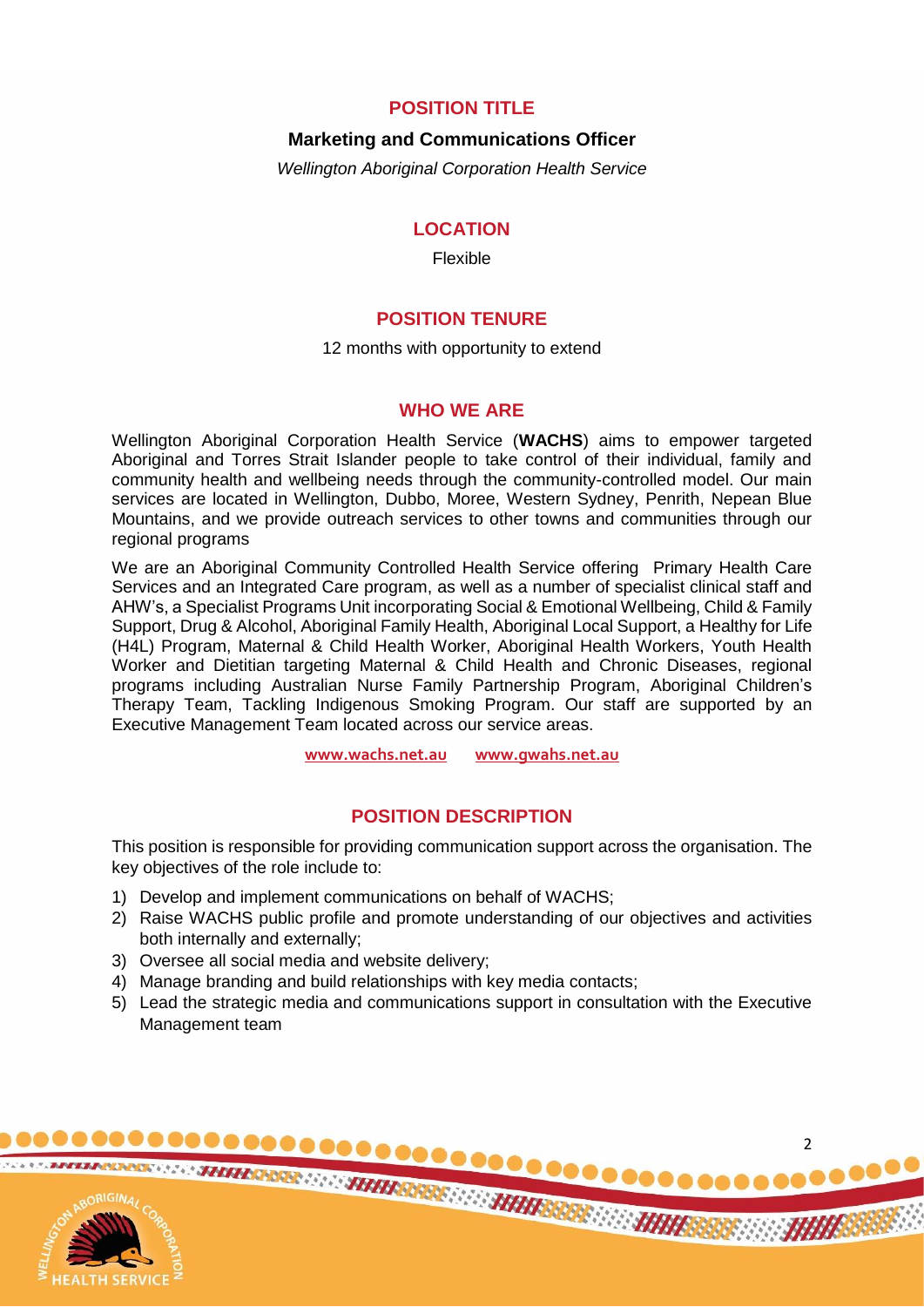# **REPORTING TO**

This position reports to the Human Resources Manager.

# **DIRECT REPORTS**

No positions report directly to this role.

# **KEY RESPONSIBILITIES OF THIS ROLE**

## **Content Creation**

- $\triangleright$  Develop graphic design concepts across a range of media
- $\triangleright$  Contribute to the development and maintenance of a consistent corporate image and identity including providing advice and design services for all publications and other related material.
- $\triangleright$  Deliver innovative, attractive, broad-reaching and high-quality design as well as ensuring the highest standards of documentation
- $\triangleright$  Implementing effective evaluation and feedback mechanisms to ensure ongoing quality improvement in the delivery of creative design activities
- $\triangleright$  Creation of infographics, icons and graphs for social media and other material

## **Marketing Strategy**

- Develop and implement marketing and communication strategies across all service product groups within the organisation
- $\triangleright$  Develop and implement communication and marketing strategies for key initiatives within the organisation including - but not limited to - social media profile, website, newsletters, flyers and posters.
- $\triangleright$  Lead the delivery of consistent branding across the organisation.
- $\triangleright$  Planning and revising schedules as required in-line with current promotional activity
- Work with Executive team to develop all PR, media, editorial and event materials as well as maintaining contacts and database
- $\triangleright$  Form strategic partnerships, including within the media, that will benefit the organisation in achieving effective and meaningful relationships with stakeholders as well as other organisational objectives and goals.

### **Content and Campaigns**

- Deliver WACHS' corporate communications, ensuring consistency in messaging and profile-building on priorities and objectives.
- $\triangleright$  Deliver the development of media and other communications to support operations and strategic objectives.
- $\triangleright$  Identify opportunities to promote the organisation's achievements and brand, including through media, sponsorship and advertising.

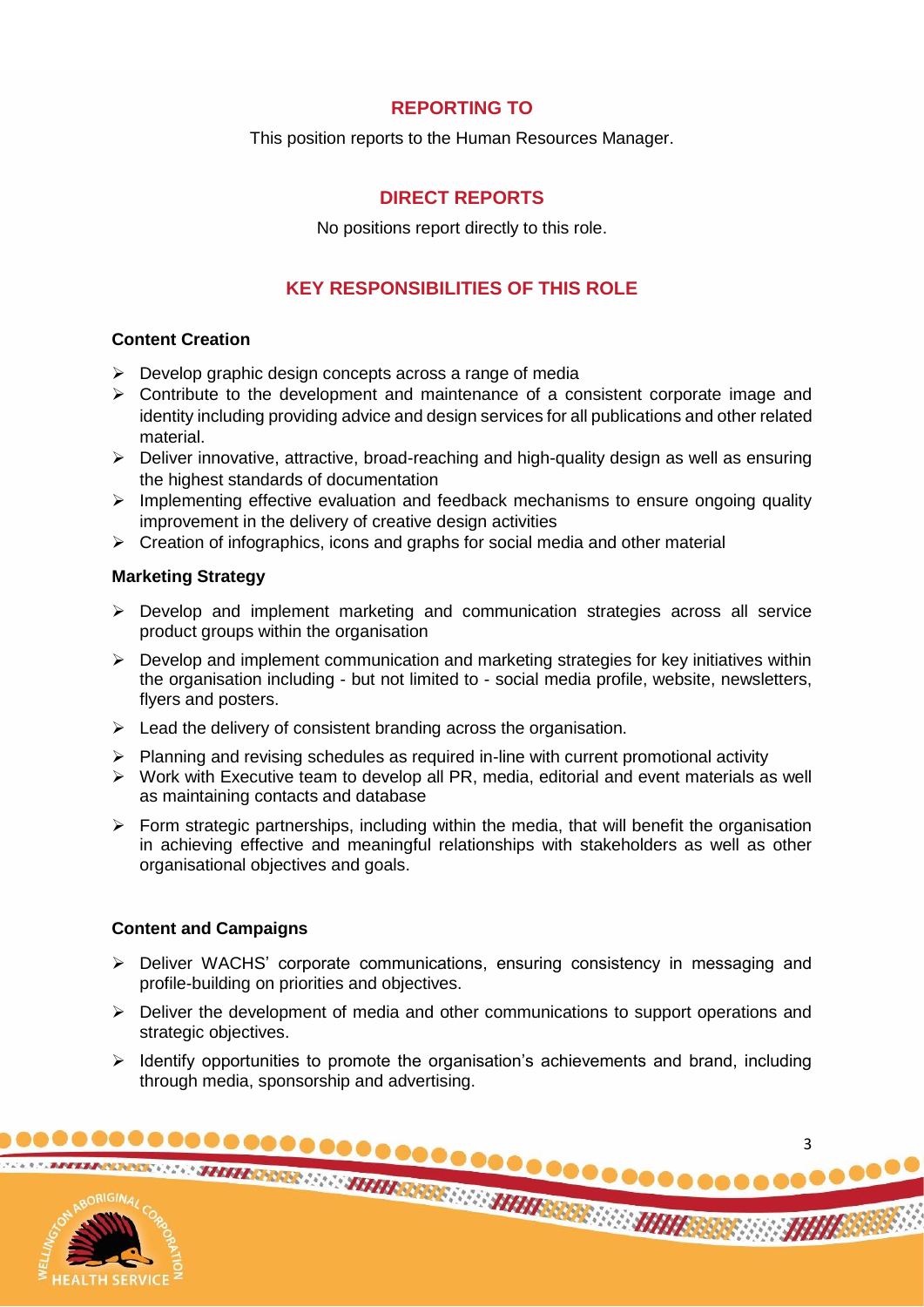- $\triangleright$  Develop and deliver marketing campaigns across digital platforms that target different audiences with relevant content and ensuring their goals are reached
- $\triangleright$  Work with the leadership and projects teams to produce high quality content across digital platforms and also event and client presentations
- $\triangleright$  Lead development of human-interest stories and content to raise the profile of issues important to the organisation.

### **Website Maintenance**

- $\triangleright$  Maintaining the organisations website ensuring SEO is optimized
- $\triangleright$  Maintain and regularly update all website content including Blogs and Case Studies

### **Reports & Statistics**

- $\triangleright$  Ensure that management, statistical and other reports are provided to relevant stakeholders on organisational, program and statutory requirements including analysis, reporting of results and supporting recommendations.
- $\triangleright$  Contribute to the Annual report, Board reports and other statutory reporting to ensure the Board is informed on all relevant organisational activities.
- $\triangleright$  Work with CEO, executive management team and Corporate Support Officer to ensure all notices of meetings etc are loaded onto websites, issued through social media channels, emailed to recipients, advertised etc in accordance with the requirements of the Rule Book and the *Corporations (Aboriginal and Torres Strait Islander) Act*.

### **Systems, Policy and Procedure Development**

 $\triangleright$  Develop relevant policies and procedures to ensure that functions are demonstrating consistent practices and support strategic objectives.

Other duties as consistent with the position where required.

# **SKILLS AND EXPERIENCE REQUIRED**

- $\triangleright$  Experience working in media, marketing or communications, preferably for an Aboriginal organisation, not-for-profit or community services organisation.
- $\triangleright$  Understanding of Aboriginal communities and their communication preferences.
- $\triangleright$  Experience utilising digital content software, marketing software platforms, video editing and special effects and digital production.
- $\triangleright$  Strong storytelling skills, and excellent production and editing abilities which can be presented through a variety of formats
- $\triangleright$  Experience in developing and implementing effective, multi-channel communications strategies and campaigns.
- $\triangleright$  Understanding of the principles of brand marketing, with experience in promoting a consistent brand experience in media relations.